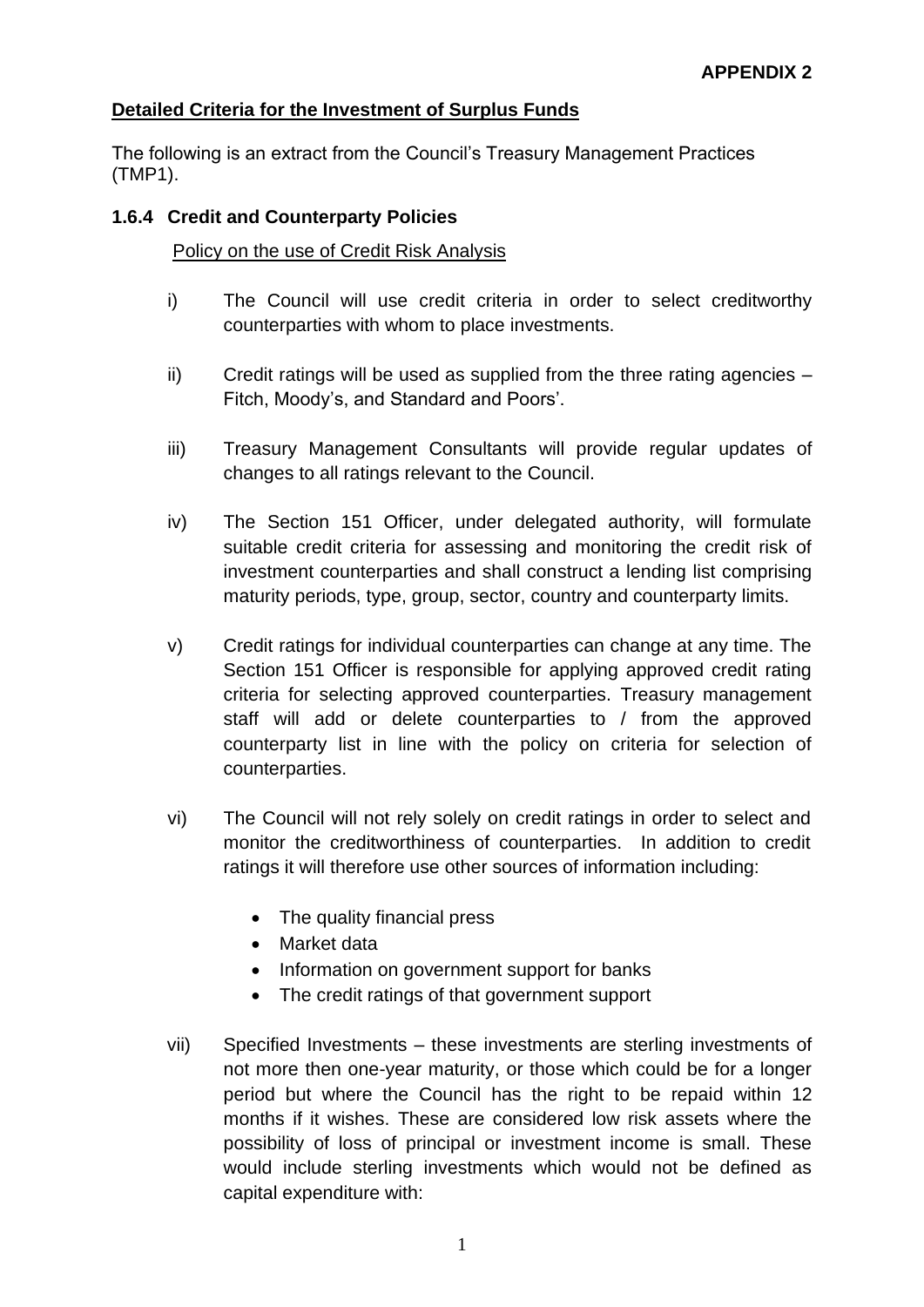- The UK Government (such as the Debt Management Office, UK Treasury Bills or Gilts with less than one year to maturity).
- Supranational bonds of less than one year's duration.
- A local authority, parish council or community council.
- Pooled investment vehicles (such as money market funds) that have been awarded a credit rating of at least Aa1 by Standard and Poor's, Moody's or Fitch rating agencies.
- A body that is considered of a high credit quality (such as a bank or building society).

The Council will invest in banks and building societies which meet the following criteria in respect of credit ratings, period of investment and amount of investment:

| Criteria                  | Fitch  | Moody's | Standard & |
|---------------------------|--------|---------|------------|
|                           |        |         | Poor's     |
| <b>Short Term Rating</b>  | F1     | $P-1$   | $A-1$      |
| <b>Maximum Period</b>     | 1 Year | 1 Year  | 1 Year     |
| <b>Maximum Investment</b> | £6m    | £6m     | £6m        |

viii) Non-Specified Investments – these investments are any other type of investment (i.e. not defined as Specified above). The identification and rationale supporting the selection of these other investments and the maximum limits to be applied are set out below. Non specified investments would include any sterling investments with:

| Non Specified Investment Category                                                                                                                                                                                                                               | Limit   |      |
|-----------------------------------------------------------------------------------------------------------------------------------------------------------------------------------------------------------------------------------------------------------------|---------|------|
| Supranational Bonds greater than 1 year to                                                                                                                                                                                                                      | AAA     | long |
| maturity                                                                                                                                                                                                                                                        | term    |      |
| (a) Multilateral development bank bonds - These<br>are bonds defined as an international financial<br>institution having as one of its objects economic<br>development, either generally or in any region of the<br>world (e.g. European Investment Bank etc.). | ratings |      |
| (b) A financial institution that is guaranteed by<br>the United Kingdom Government (e.g. The<br>Guaranteed Export Finance Company {GEFCO})                                                                                                                      |         |      |
| The security of interest and principal on maturity is<br>on a par with the Government and so very secure.<br>bonds usually provide returns above<br>These<br>equivalent gilt edged securities. However the value                                                |         |      |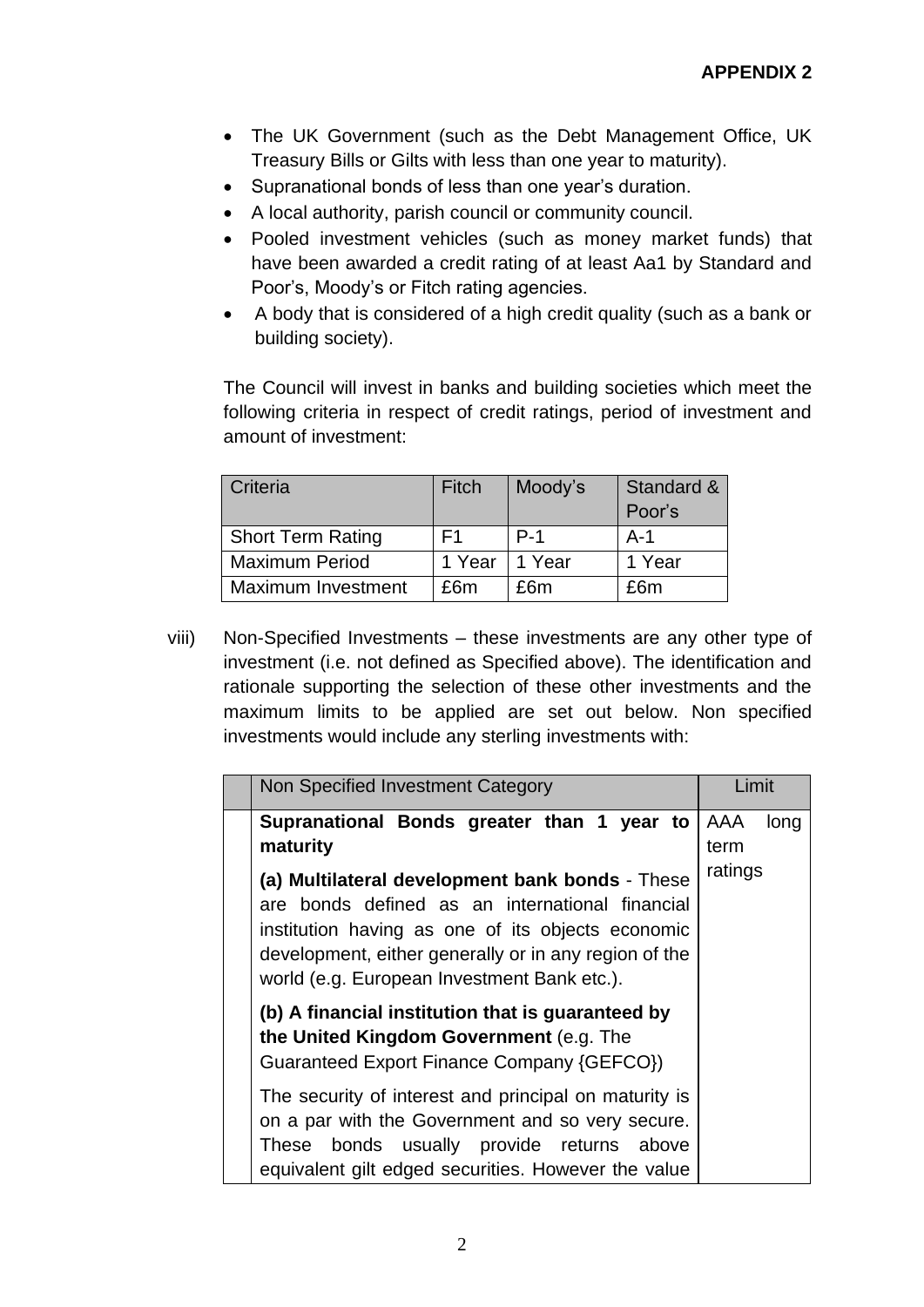# **APPENDIX 2**

| of the bond may rise or fall before maturity and<br>losses may accrue if the bond is sold before<br>maturity.                                                                                                                                                                                                                                                                                                                                                                                                                                                                                                                            |  |
|------------------------------------------------------------------------------------------------------------------------------------------------------------------------------------------------------------------------------------------------------------------------------------------------------------------------------------------------------------------------------------------------------------------------------------------------------------------------------------------------------------------------------------------------------------------------------------------------------------------------------------------|--|
| Gilt edged securities with a maturity of greater<br>than one year. These are Government bonds and<br>so provide the highest security of interest and the<br>repayment of principal on maturity. Similar to<br>category (a) above, the value of the bond may rise<br>or fall before maturity and losses may accrue if the<br>bond is sold before maturity.                                                                                                                                                                                                                                                                                |  |
| The Council's own banker if it fails to meet the<br>basic credit criteria. In this instance balances will<br>be minimised as far as is possible.                                                                                                                                                                                                                                                                                                                                                                                                                                                                                         |  |
| Building societies not meeting the<br>basic<br>security requirements under the specified<br>investments. The operation of some building<br>societies does not require a credit rating, although<br>in every other respect the security of the society<br>would match similarly sized societies with ratings.<br>The Council may use such building societies which<br>were originally considered Eligible Institutions and<br>have a minimum asset size of £1bn. In addition the<br>Council plans to continue investing in Market<br>Harborough Building Society as an exception to the<br>above subject to annual resolution by Council. |  |
| Any bank or building society that has a minimum<br>long term credit rating of AAA, for deposits with a<br>maturity of greater than one year (including forward<br>deals in excess of one year from inception to<br>repayment).                                                                                                                                                                                                                                                                                                                                                                                                           |  |
| A nationalised / semi nationalised UK Bank for<br>deposits up to one year, or with a maturity of<br>greater than one year (including forward deals in<br>excess of one year from inception to repayment).                                                                                                                                                                                                                                                                                                                                                                                                                                |  |
| <b>Property funds</b> the use of these instruments can<br>be deemed to be capital expenditure, and as such<br>will<br>application (spending) of capital<br>be<br>an<br>resources. This Authority will seek guidance on the<br>status of any fund it may consider using.                                                                                                                                                                                                                                                                                                                                                                  |  |
| Multi - Asset Vehicles the Authority will seek<br>guidance on the status of any fund it may consider                                                                                                                                                                                                                                                                                                                                                                                                                                                                                                                                     |  |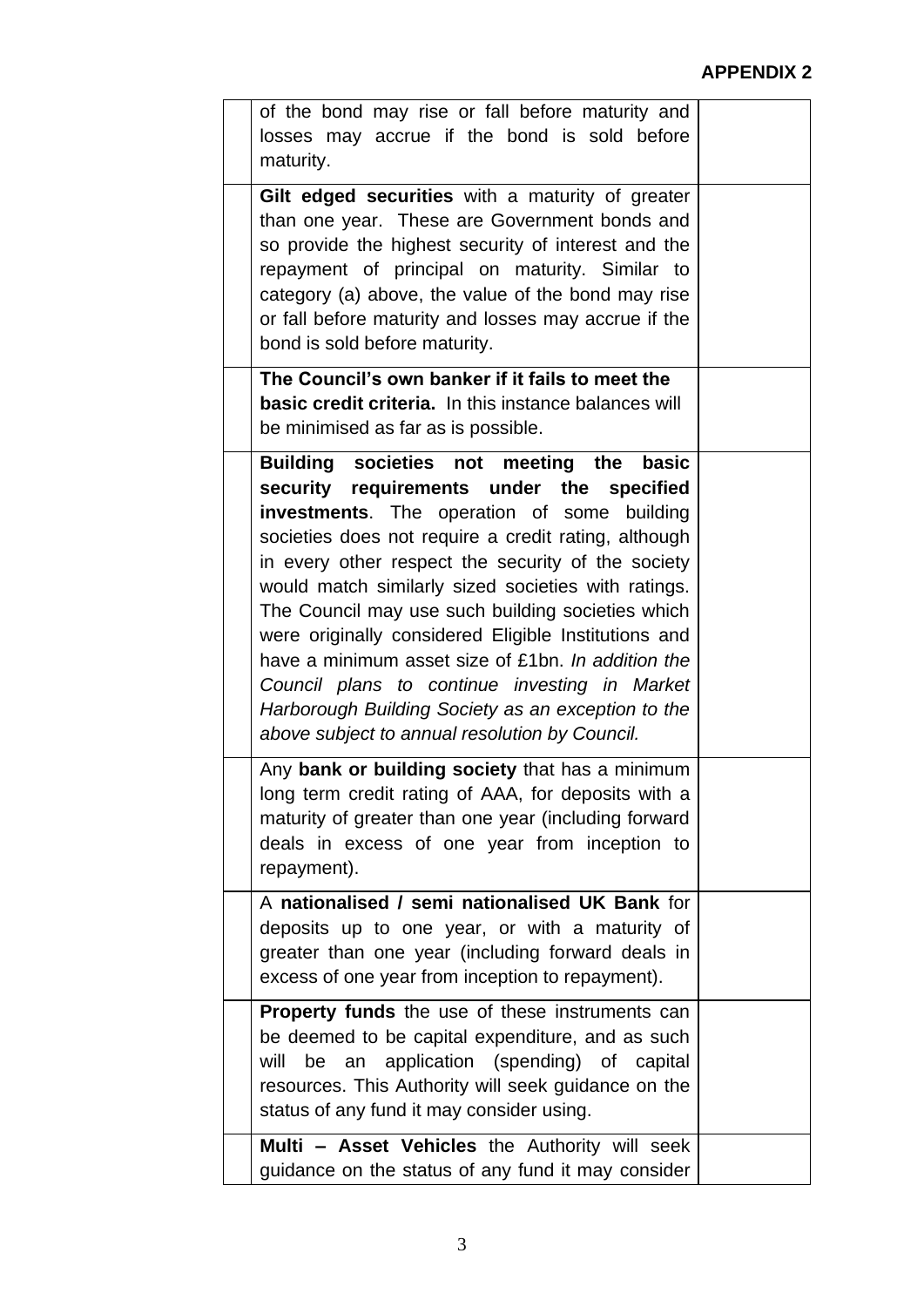using.

The Council will use the Link creditworthiness service based on using colours determined by minimum combinations of ratings to derive maturity limits as follows: -

- Yellow 5 years
- Purple 2 years
	- Blue 1 year (nationalised/semi nationalised UK Banks)
- Orange 1 year
- Red 6 months
- Green 100 days
- No Colour not to be used (except Building Societies)

In addition, a credit default swap overlay is used as a further safeguard to give early warning of potential creditworthiness problems which may only belatedly lead to actual changes in credit ratings.

#### **Building Societies**

| Criteria                  | <b>Asset Size</b> |
|---------------------------|-------------------|
|                           | Exceeding £1bn    |
| <b>Short Term Rating</b>  | $P-2$             |
| <b>Maximum Period</b>     | 100 days          |
| <b>Maximum Investment</b> | £8.0m             |

- ix) Diversification: the Council will avoid concentrations of lending and borrowing by adopting a policy of diversification. It will therefore use the following: -
	- Maximum amount to be placed with any one institution £8m (except for nationalised / semi nationalised UK banks which have a maximum limit of £8m).
	- Group limits where a number of institutions are under one ownership – maximum of £8m (except for nationalised / semi nationalised UK banks which have a maximum limit of £8m).
	- Country limits the Council will only lend to UK institutions

The above does not apply to Money Market Funds, Property Funds or Multi-asset Vehicles.

x) The Council will undertake investments for periods in excess of one year only when it has been clearly established that core funds are available, and that any money invested will not be required during the period of investment.